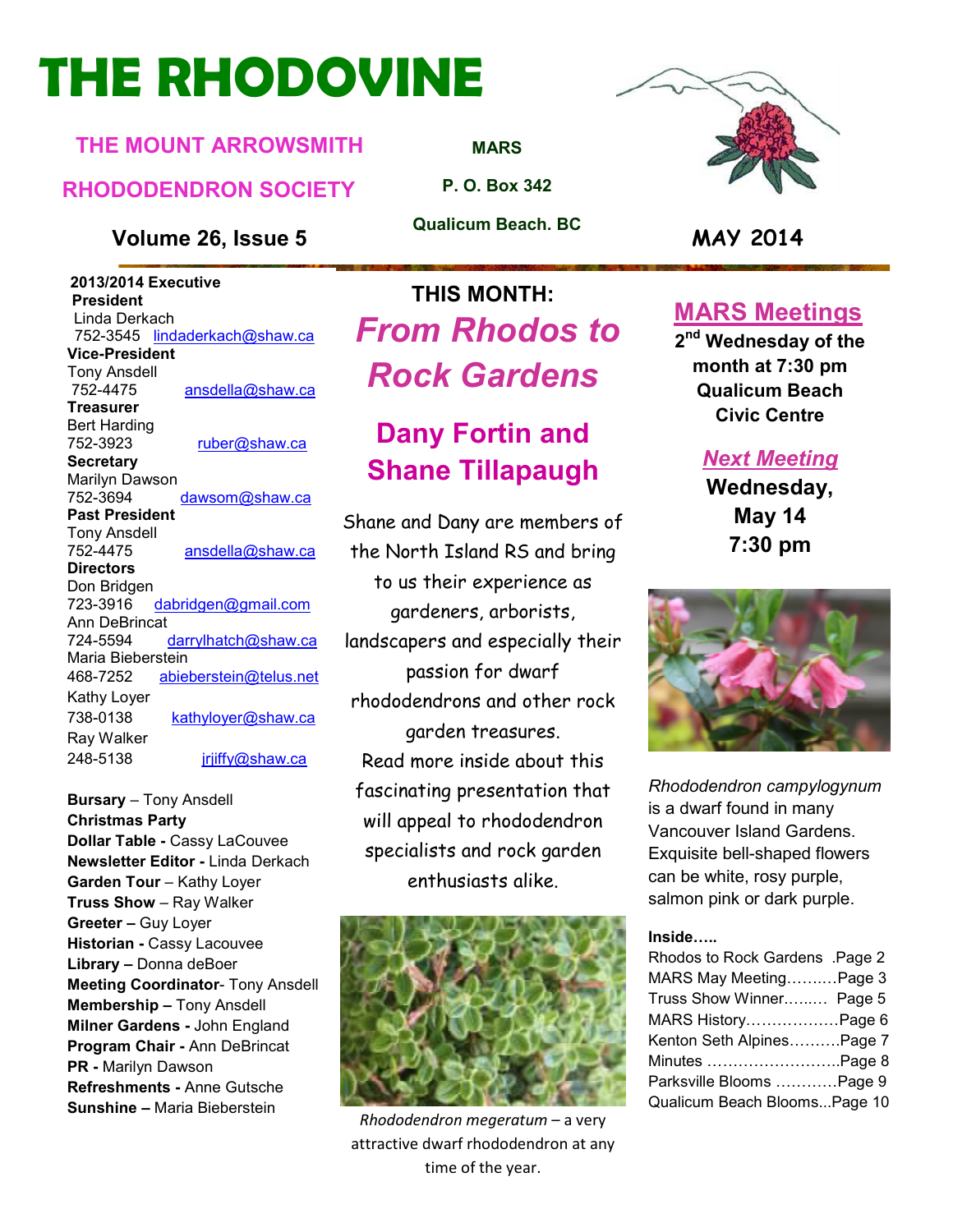# **From Rhodos to**

# **Rock Gardens**

### **(But not everything in between!)**

Presenters Dany Fortin and Shane Tillapaugh are well-known members of NIRS. Dany is an ISA Certified Arborist and Tree Risk Assessor. His horticulture and rock garden experience ranges from Kew Gardens to Cumberland and Comox. He currently works for Comox Parks Department.

Shane is a gardener and naturalist who "loves birdies, bees, plants and trees". After earning a BSc in Honours Biology from UVic, he gained the designation of Ecological Landscape Designer and Certified Organic Land Care Professional. He is currently a horticulturist for Courtenay Parks Department.



*Rhododendron campylogynum* in its full glory during the MARS Garden Tour of 2013.

Both Dany and Shane admit to severe cases of PCS (Plant Collector's Syndrome) and confess this is why they are such avid rock gardeners. Dozens of tiny slow-growing plants can be inserted into the crevices in their respective rock gardens. They have been inspired by the gardens of folks such as Paul Spriggs in Victoria and Bernie Guyader of Courtenay, as well as from nature. Their hiking trips into our local mountains offer outstanding examples of nature's rock gardens.

(Thanks to NIRS Newsletter for this information.) Photos: Linda Derkach



*Rhododendron hirsutum* 'Flore Pleno' is a doubleflowering form growing to about one foot and blooming somewhat late in June.

If you are looking to squeeze more rhododendrons into your garden, or have become bitten by the rock garden/crevice garden bug, you will enjoy this presentation.

### **Bring your friends. Public welcome – admission free**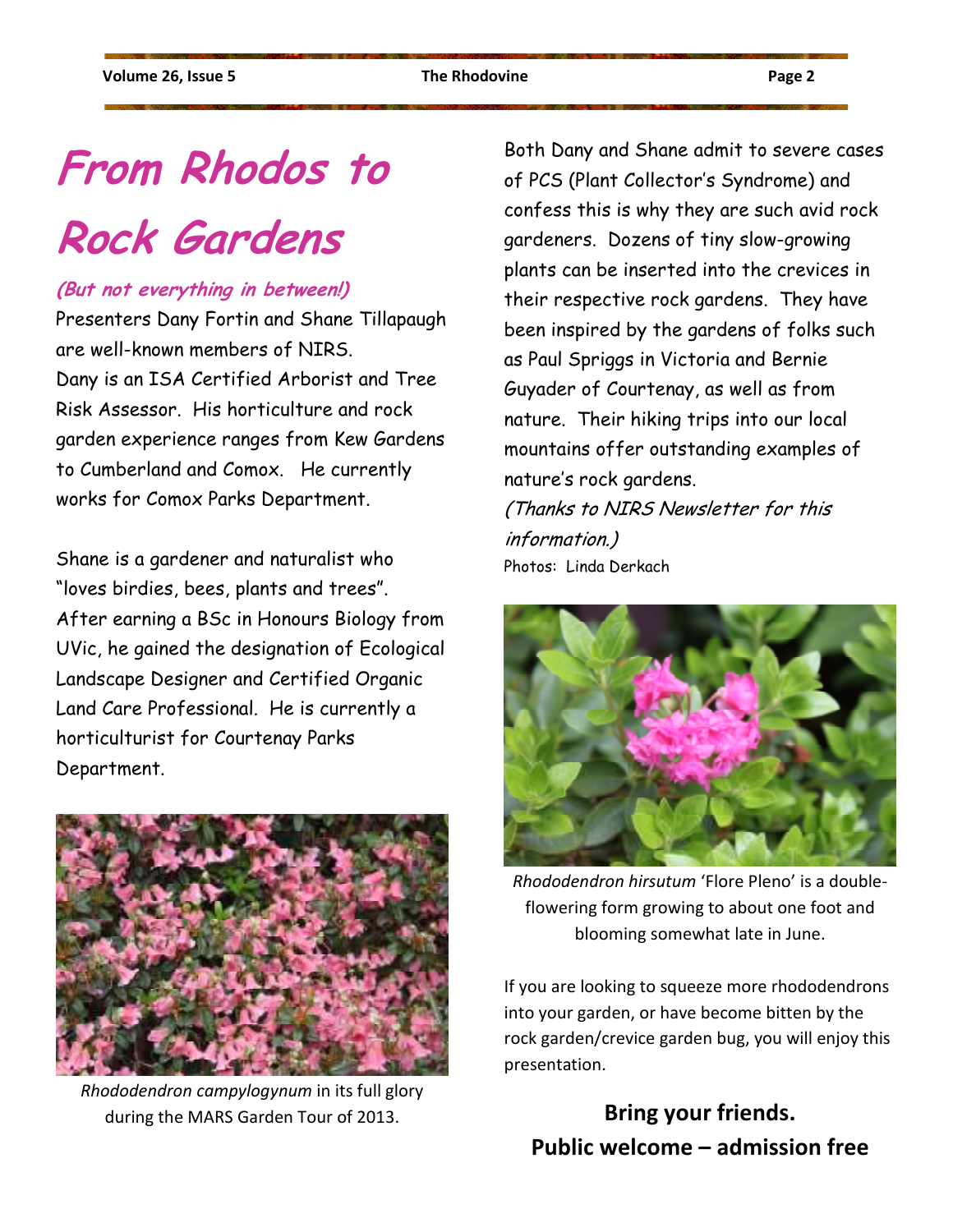# **MARS May Meeting Highlights**

At 7:30 pm, Shane Tillapaugh and Danny Fortin will present "From Rhodos to Rock Gardens".

Following our coffee break, we welcome members to rise to the challenge from Glen Jamieson at our last meeting. **Please bring flowers/branches/trusses of whatever is blooming in your garden right now.** Bring the botanical name if possible and any other fascinating information. Cuttings and potted plants welcome. We will have plant tags for you to print the Latin and common names. And if you are so inclined, you may wish to talk briefly about your garden treasures.

Following our Horticultural Show and Tell, we will hold an election for several Executive positions at our Annual General Meeting.

The editors reserve the right to edit submissions to the newsletter for purposes of consistency, clarity and space restrictions.

### **Nominations Slate**

(For a two-year term) Secretary – Marilyn Dawson Treasurer – Bert Harding Director – Don Bridgen Director – Maria Bieberstein Director at Large – Ann de Brincat **Executive Members with one year left in their terms:**  Linda Derkach, President Tony Ansdell, Vice-President Kathy Loyer, Director Ray Walker, Director **This is our last meeting before our June celebration and summer recess. We look forward to seeing you all at the meeting. Don't forget to sign up for the June 22 celebration and indicate your BBQ choice.** 



This luscious, pink rhododendron blooms profusely in the garden of Kathy and Guy Loyer. Rescued from another garden, the name has been lost. Any ideas?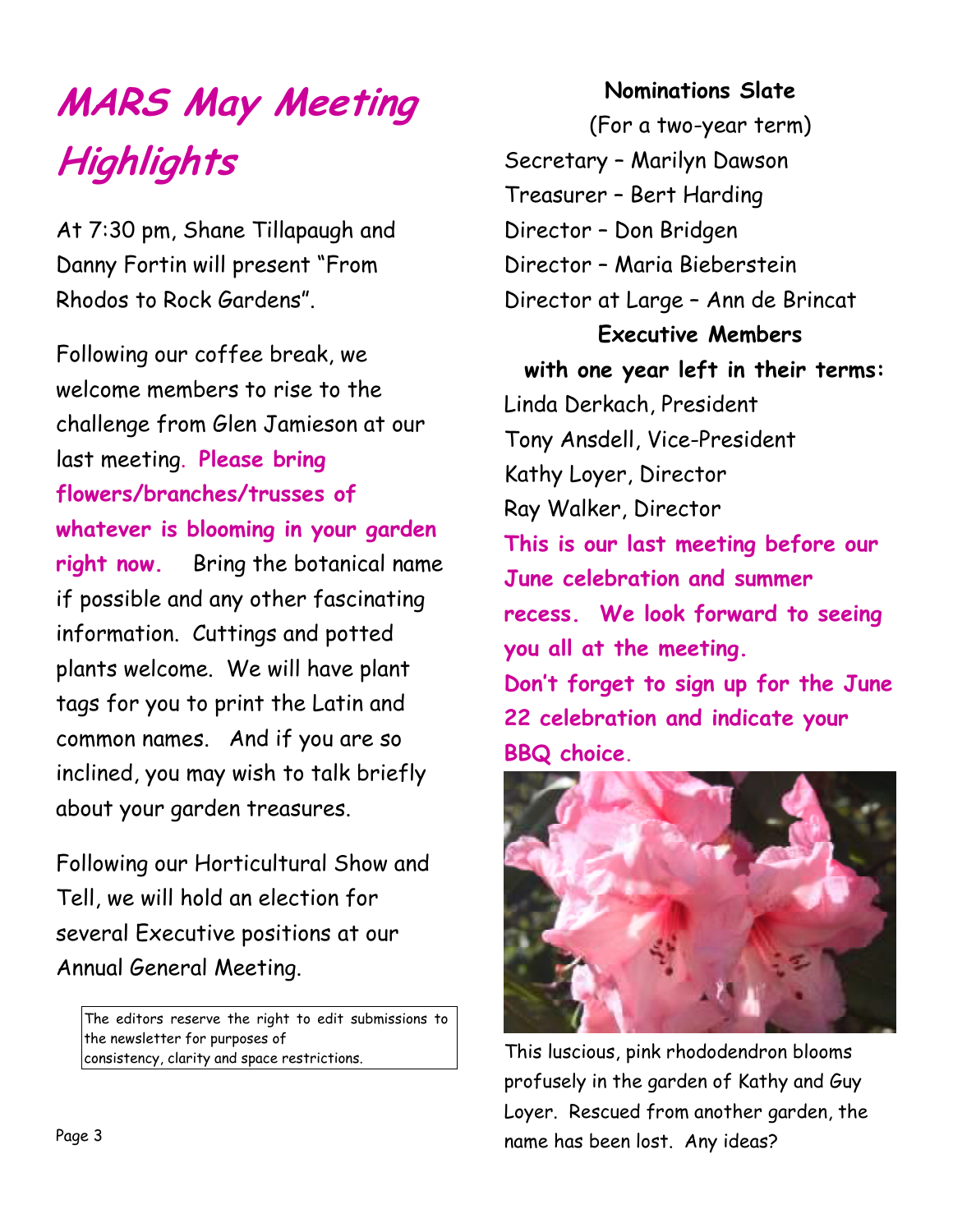# **2014 Events of Note**

### **Monday & Tuesday, May 5 & 6**

 **MARS Bus Tour of public and private gardens in Victoria and Saanich Peninsula** 

**Saturday & Sunday, May 10 & 11 MARS Garden Tour** 

**Sunday, June 22**   $\div$  MARS 25<sup>th</sup> Anniversary **Celebration Rotary Park in Qualicum Beach** 

## *Blooming in Bowser….*

MARS member Joanne Hamilton has many early bloomers in her Bowser garden. Here are a few….



*Rhododendron* 'Mary Fleming' is loaded with yellow and pink blooms.



*Rhododendron* 'Patty Bee' is a cross of *R*. *keiskei*  'Yaku Fairy' and *R*. *fletcheranum* reaching about 18 inches - a good dwarf yellow hybrid for the rock garden.



*Rhododendron* 'PJM' in Joanne's garden is performing very well. Hardy to minus 30 C., this heat and sun tolerant shrub is interesting year round with mahogany leaves in winter morphing to green for the summer.

Photos by Joanne Hamilton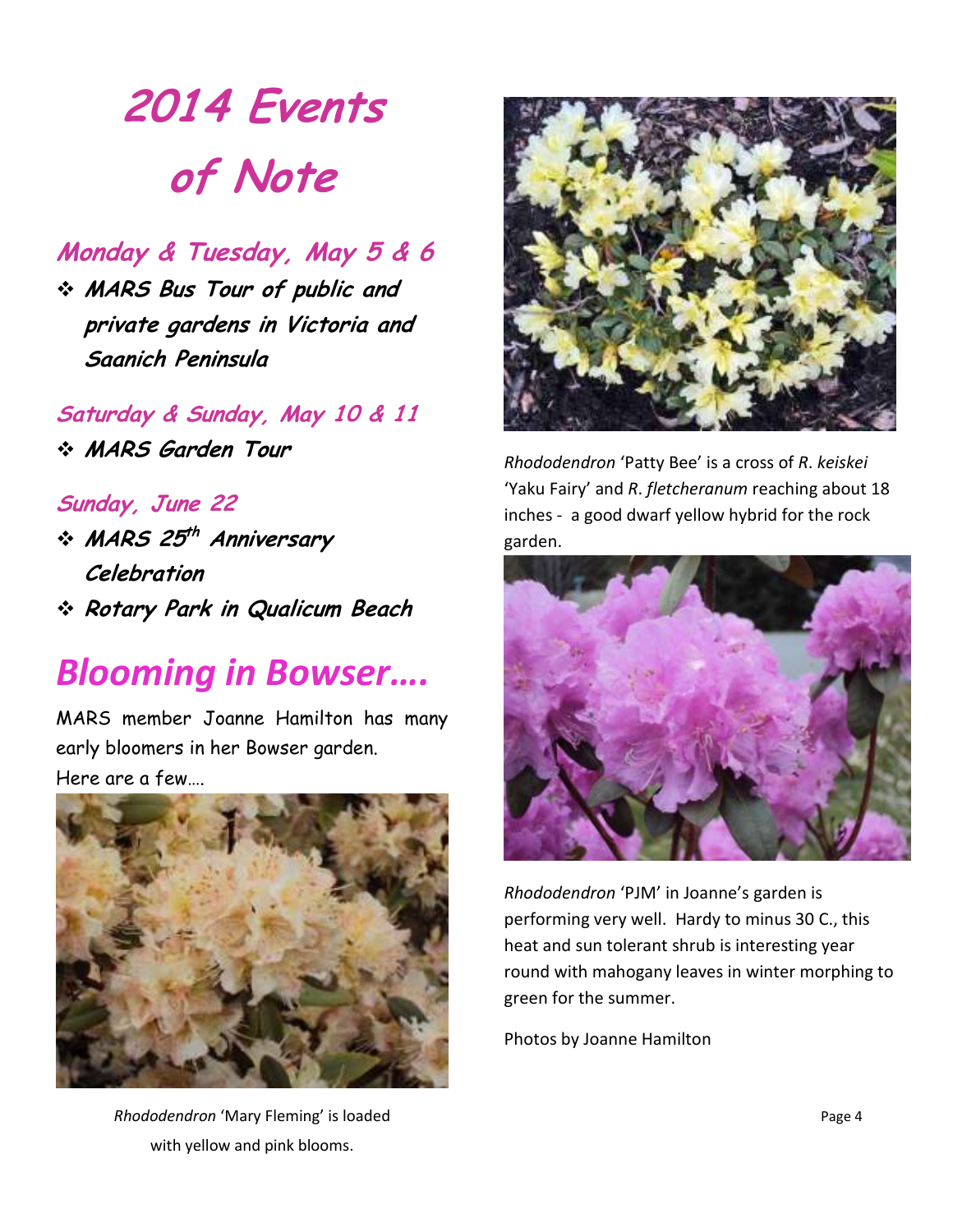# *Rhododendron Show and Sale a Blooming Success*

The crowds came early to find healthy and beautiful rhododendrons, woodland plants and veggies at our annual show and sale.



Judges Art Lightburn and John Deniseger with recorder Marilyn Dawson had a challenging task determining winners in the Truss Show.

### *And the winner is …*

*From Marilyn Dawson* 



The Popular Choice Award went to Al Bieberstein for Rhododendron 'George's Delight'.



Best in Show, large leaf went to Doug Kitts for Rhododendron 'Yeti' (above) and Linda Derkach took Best in Show small leaf for Rhododendron concinnum.

Despite the on-again off-again rainy weather for the entire week, members managed to find a huge number of blooms for the judges' table and the exhibition table at the Rhododendron Show and Sale. A lot of the reds were washed out but others shone. Other winners were: **Blue Collection:** 

- 1. Marilyn Dawson, R. 'Blue Baron'
- 2. Joanne Hamilton, R. 'Blaney's Blue'
- 3. Anne Gutsche, R. 'Blaney's Blue' **Foliage:**
- 1. Ann De Brincat, R. protistum
- 2. Ann DeBrincat, R. sutchuenense
- 3. Lorne Hepting, R. insigne **Pink:**
- 1. Al Bieberstein, R. 'George's Delight'
- 2. Al Bieberstein, R. 'Noyo Brave'
- 3. Doug Kitts, R. 'Neat-O'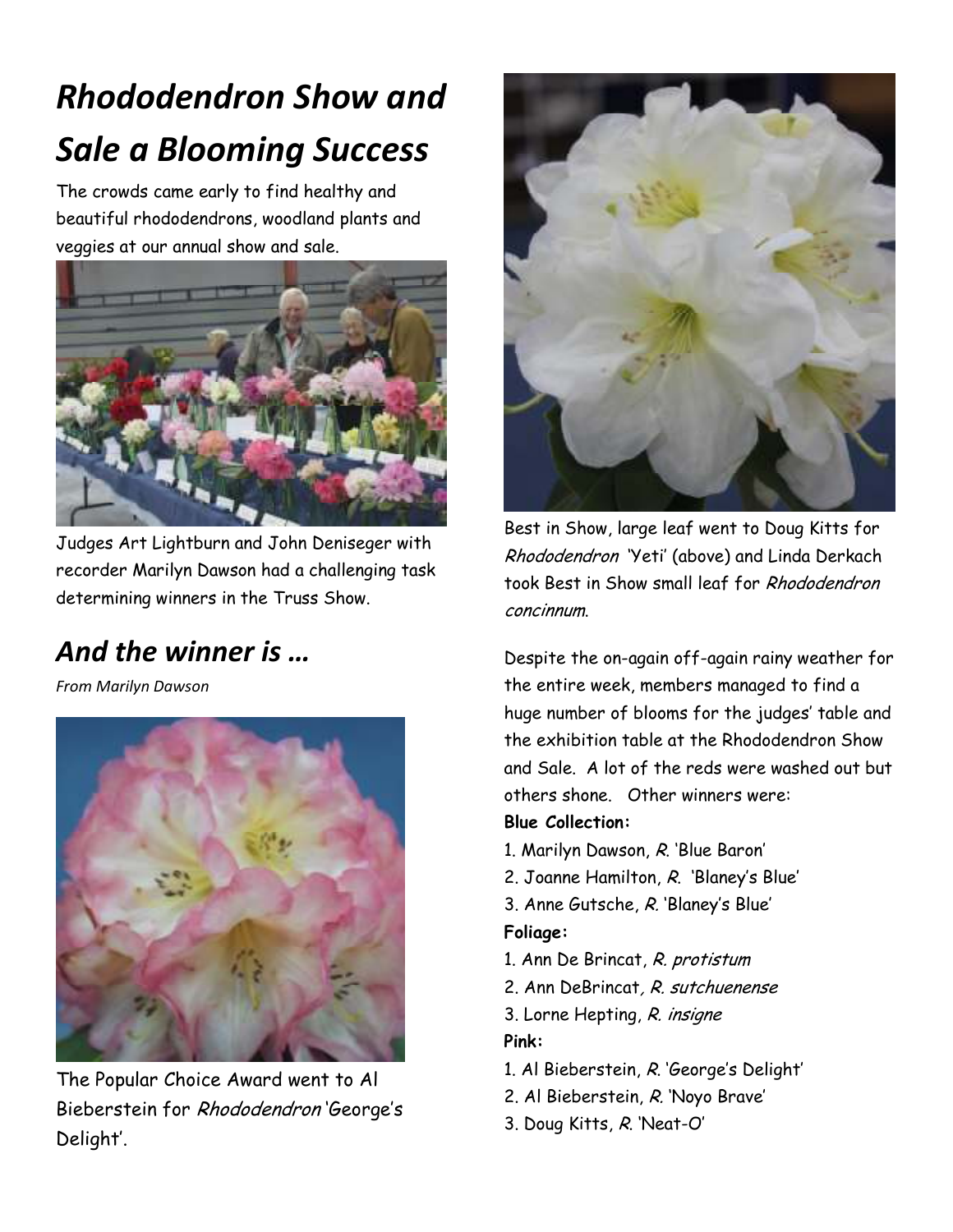#### **Red:**

1. Linda Derkach, R. 'Taurus' 2. Judy Millicheap, R. 'Grace Seabrook' 3. Doug Kitts, R. 'Taurus' **White:**  1. Doug Kitts, R. 'Yeti' 2. Linda Derkach, R. 'Teddy Bear' 3. Lorne Hepting, R. 'Sir Charles Lemon' **Yellow:**  1. Marilyn Dawson, R. 'Horizon Monarch' 2. Glen Jamieson, R. 'Marie Starks' 3. Al Bieberstein, R. 'Moonstone' **Tender:**  1. Ann DeBrincat, R. 'Princess Alice' 2, Glen Jamieson, R. 'Avalon' 3. Glen Jamieson, R. 'San Gabriel' **Species, large leaf:**  1. John England, R. campanulatum 2. Glen Jamieson, R. morii 3. John England, R. bureauvii **Species small leaf:**  1. Linda Derkach, R. concinnum 2. Al Bieberstein, R. schlippenbachii 3. Glen Jamieson, R. cinnebarinum **Spray:**  1. Judy Millicheap, R. augustinii 2. Al Bieberstein, R. 'Ginny Gee' 3. Marilyn Dawson, R. 'Senora Meldon' **Lax Truss:**  1. Glen Jamieson, R. 'Maureen' 2 Al Bieberstein, R. 'Maureen' 3. Lorne Hepting, R. 'Fred Robbins' **Novice:**  1.Joan McCully, R. 'Nancy Evans' **Hammerhead:**  1.Al Bieberstein, R. 'Taurus'

## *MARS – 25 Years Ago*

*From Marilyn Dawson* 

*Since this is our 23rd Garden Tour in our 25th year of existence, members may be interested in our first garden tour. President Louise Dwyer writes in one newsletter:* 

"The garden tour committee has lined up 25 gardens and expects that up to 1,000 guests may visit Qualicum Beach May 16 and 17. "

*In a subsequent newsletter, just before the tour another item states:* 

"We still need lots of volunteers … for the garden tour. It's a fun way to know other chapter members as well as other interesting folk."

*Sounds familiar, doesn't it?* 

*Those issues of the newsletter also mentioned the naming contest of a rhododendron to be given to the Town of Qualicum Beach. It was called 'Qualicum's Pride' (below) and was planted at Valhalla. It is also the beautiful rosy pink bloom that now graces the MARS website.* 

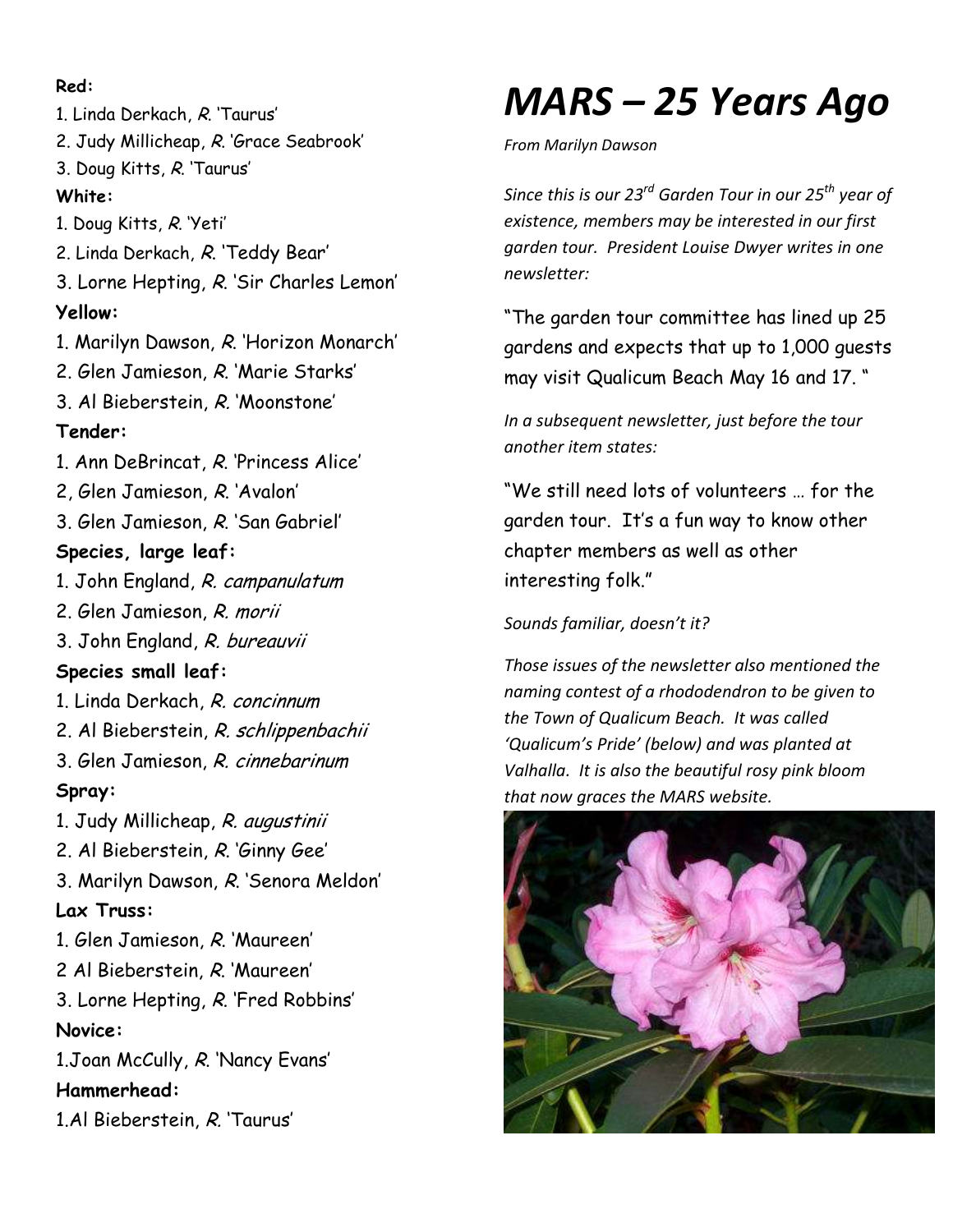

Castilleja scabrida **The Alpine Gardeners of Central Vancouver Island (AGCVI)** present

## **Kenton Seth**

speaking on **"Hunting Wildflowers of the Wild West":** 

**A talk about the places and plants in the recent work of bringing the Wild West home to the garden.** 

## **Monday, May 26, 2014**

 **1:00 – 3:00 p.m. (doors open 12:30)** 

### **Qualicum Beach Civic Centre, 747 Jones, QB**

\$5 at the door includes Entry in Prize Draw and Coffee/Tea

> For further information, please contact Valerie Melanson, Melanson.valerie@gmail.com Phone: 250-594-4423



Kenton Seth, photographed at the San Rafael Swell, UT

Kenton writes: "Well, it's still there. The "Wild" West, that is. So much of the great basin and dry American inter-mountains is still there uninhabited, dry, dusty, and lousy with wildflowers. They definitely miss that part in old John Wayne flicks.

#### **Biography:**

Kenton J. Seth is a landscaper/gardener/wildplant-fiend in Colorado, USA, who specializes in desert natives and builds crevice gardens professionally. Bulbs were his "gateway drug" to rock gardening, and expecting to be permanently tied down soon to the green industry, he went traveling to see botanic gardens (including and especially British Columbia) and his favourite foreign wild plants, which only made the plant sickness worse. He has contributed a few novice articles to the NARGS (North American Rock Garden Society) Quarterly. Presently, he is working hard on his quality of growing-on and success with rarities to try to catch up to his horticulture heroes who have been making gardens more colourful, useful places and have been so generous to us all.

Page 7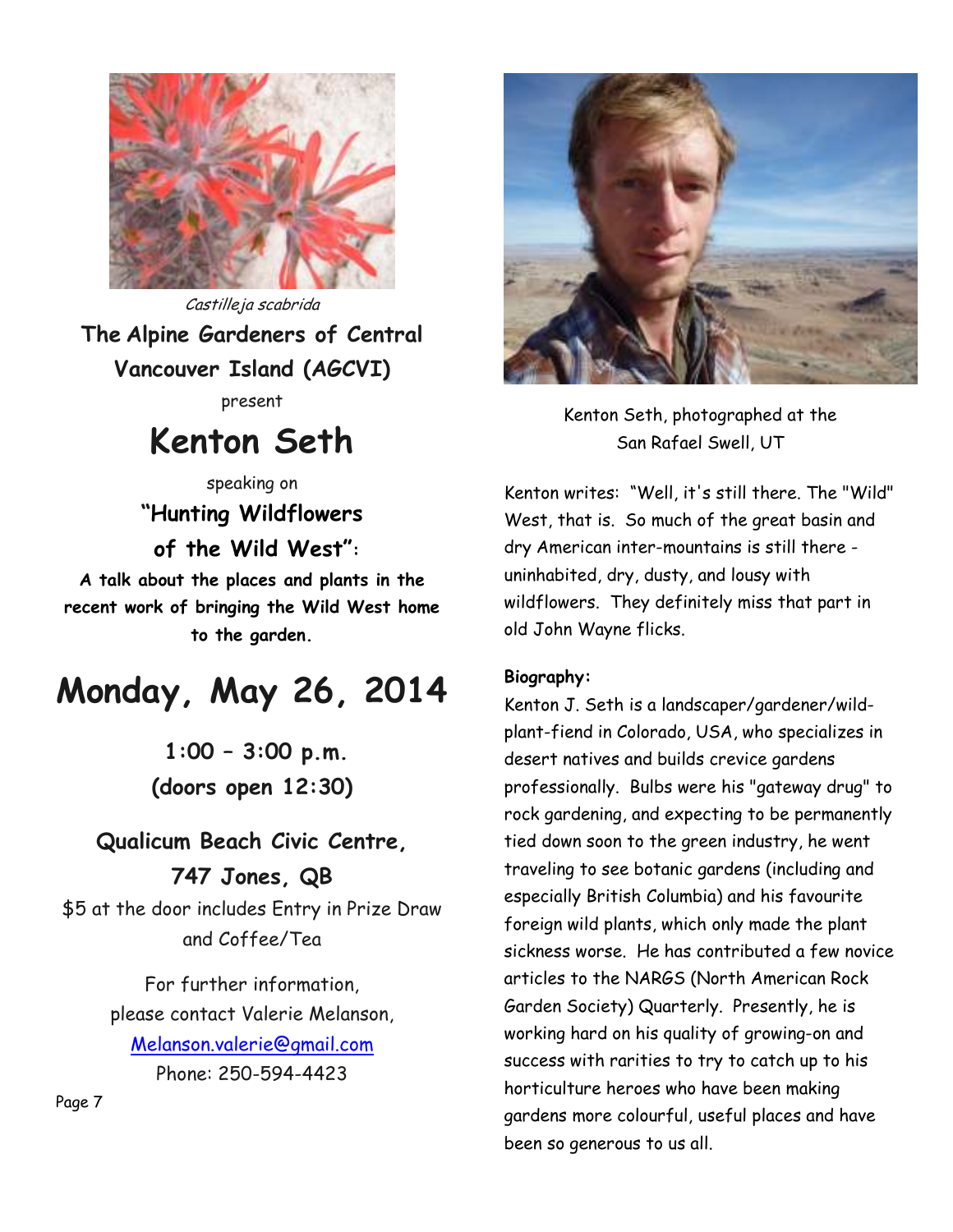#### **Mt. Arrowsmith Rhododendron Society**

General Meeting Minutes April 9, 2014 Held at the Qualicum Beach Civic Centre at 7:30 pm

**Refreshments:** Provided by: Linda Derkach, Marilyn Dawson and Kathy Loyer

**Draw prizes:** *Rhododendron* **'**PJM Elite', *R*. 'Sugar Puff', *R.* 'Gumpo' (Azalea) and a miniature rose

More than 50 people turned out to hear Margaret Cadwaladr, the author of In Veronica's Garden, talk about Veronica Milner and her transformation of Milner Gardens. Several visitors are volunteers at Milner Gardens in various capacities and wanted to brush up on their knowledge of the controversial woman. Ms Cadwaladr did not disappoint. In a conversational presentation, she explained some of the early history, how Veronica's early childhood contributed to her choice of rhododendrons for Milner and how the gardens didn't just happen to be as they are. As an amateur artist, she planned the garden to appear as a work of nature by cutting out "windows" to create a view framed by trees already full grown.

The highlight of the evening was her description of the 'later' Veronica as Margaret and husband Jim had lived on site. At that time, Jim was employed by Malaspina University which had bought the property with the proviso that Veronica could remain living on it until her death. Ms Cadwaladr became well-acquainted with her subject, her imperiousness and all her foibles.

John England introduced Margaret Cadwaladr who incidentally won the door prize - and thanked her for an entertaining evening.

This evening was also the night to renew memberships at Milner for the special garden club rate. Kim Hammond, who worked the membership desk, said the renewal numbers were much higher than last year.

#### **Minutes of Last Meeting:**

Moved by Glen Jamieson and seconded by Joanne Hamilton that the minutes of March 19, 2014 be accepted as circulated. Carried.

**Truss Show:** Ray Walker told members that 11 vendors have signed up for the April 26 event and he is looking for volunteers throughout the day. He said the names of all show volunteers will be put in a hat and one lucky winner will receive a carved plate created and donated by MARS member Bob Baird. He also encouraged members to bring as many blooms as possible, some to decorate the exhibition table and of course the best ones for the judges' table. He and his wife Jane will host the pot luck after the show and he welcomed everybody.

**Garden Tour:** Kathy Loyer said the sitters are all in place. Sitter instructions and tickets were provided to the sitters. As well members took home posters to hand out to friends and neighbours.

#### **Preparing Your Trusses**

Glen Jamieson rounded out the evening with a short talk on preparing trusses for the judges' table. Cut blooms either the night before, or early morning and put them in water. Small plants need lots of water. He said some plants do well being picked early, others not so much. It's a matter of trial and error. Transport them carefully; he packs newspapers around his entries to hold the blooms in place, preferably upright not touching other plants. It's easy to damage them on the way to the rink. Plants are judged in many categories, including lax truss, foliage and spray. There's a novice category for anyone who's been a member for 3 years or less. And don't forget the hammerhead, a truss with two or more blooms from one terminal bud

The meeting adjourned at 9:15 pm.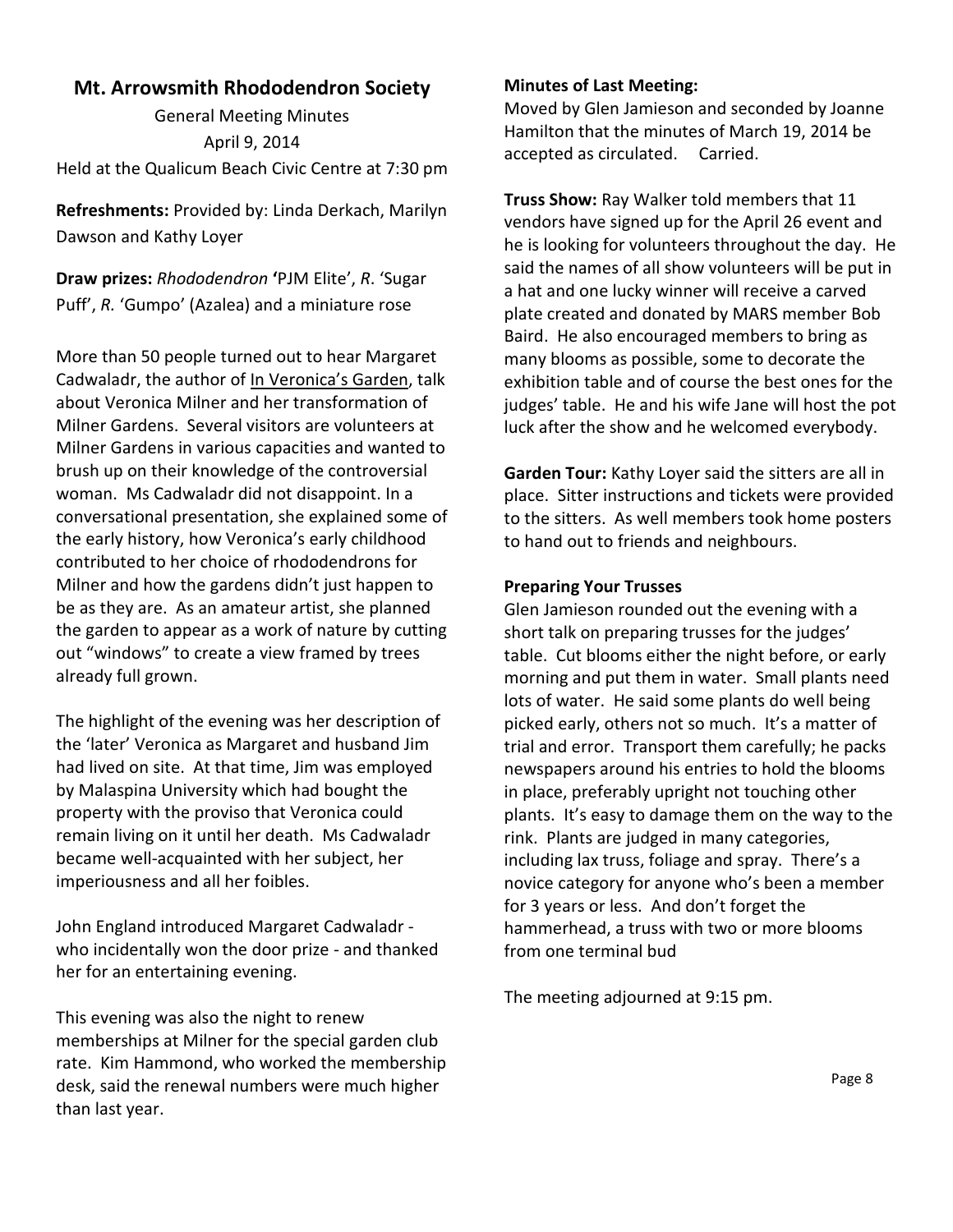## *In a Parksville Garden…*

Doug Kitts and Jillian Withers have a wonderful collection of choice rhododendron species and hybrids, as well as other choice perennials. Here are some blooming in April…



*Rhododendron lutescens* - blooming in early April – can become a six foot upright shrub in time. The bright red new growth opens to primrose yellow or a clear bright yellow. Hardy to minus 15 C.



*Rhododendron coeloneuron* grows in the UBC Botanical Garden…..and in the garden of Doug Kitts. Originating in China, it can eventually become a small tree.



*Rhododendron calophytum repens* boasts lovely blooms. Doug's extensive collection of rhododendrons and other treasures will be on display during the annual MARS Mother's Day Garden Tour. *Photos by Doug Kitts* 

> **Eaglecrest Garden Club**  welcomes

### **Des Kennedy**

"Heart & Soil: The Revolutionary Good of Gardens" Des will promote his new book of the same title, also available for purchase. **Thursday, May 22 at 7:00 pm Qualicum Beach Civic Centre**  Doors open at 6:00 for "meet and greet"

Everyone welcome Non-members: \$5.00 Info: 250-752-6129

Page 9